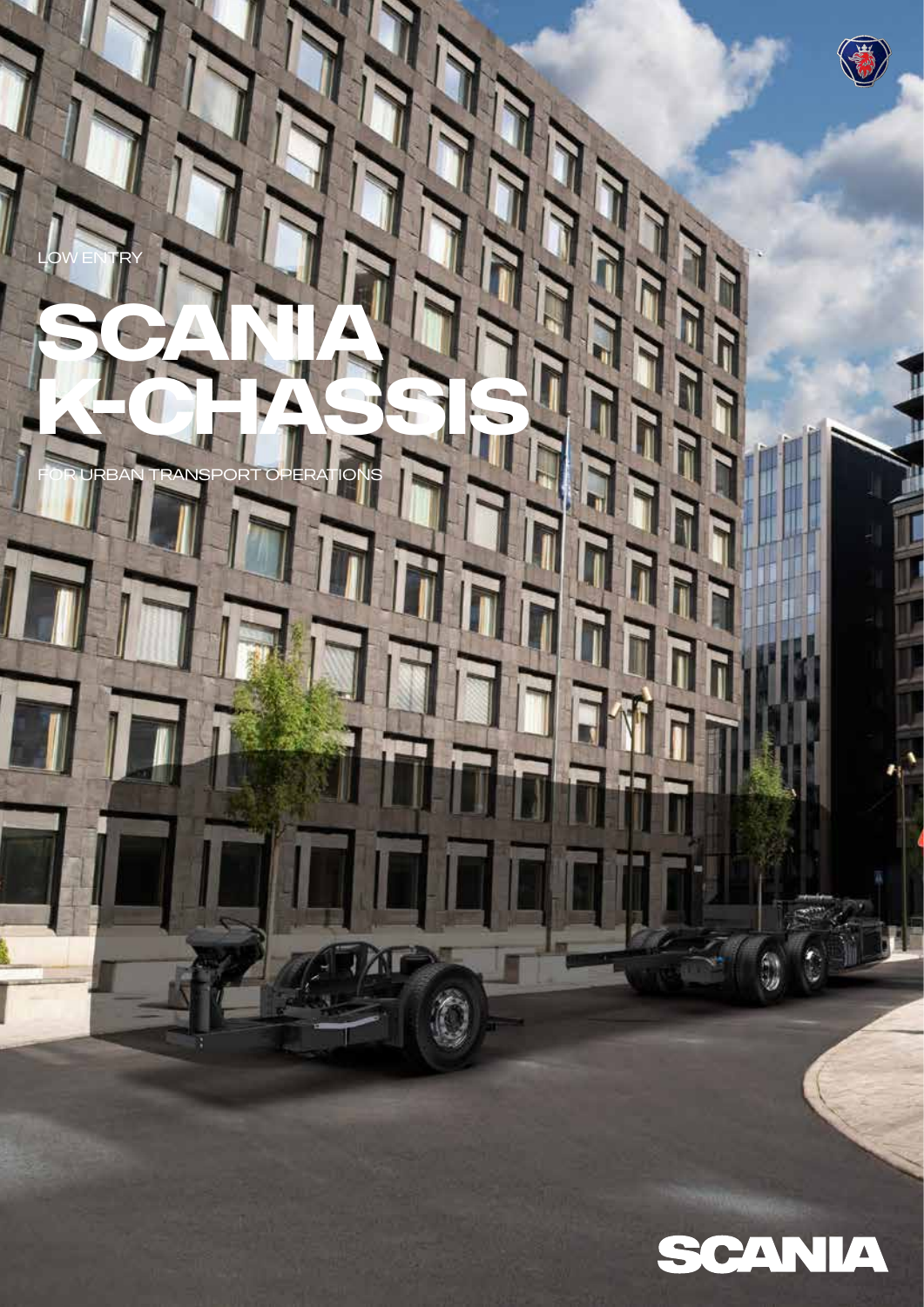#### **For a better city environment**

 Through high quality vehicles and innovative technical solutions, maintenance, and a range of driver services, we address fuel efficiency from all angles, helping operators to reduce emissions and fuel costs. To help prevent accidents and create a safer city environment, Scania buses offer built-in state-of-the-art safety systems and features. These help the driver by increasing their awareness of other road users, and even help to control the vehicle when required.

Having the right vehicle for the operation and using it efficiently is the best way to minimise environmental impact. Scania offers hybrid electric buses and engines running on all commercially viable renewable fuels – biodiesel/FAME, HVO and biogas powertrains, in order to meet the requirements of all urban operations.

#### **Energy efficiency lowers operating cost**

Public transport operators know the importance of keeping operating costs to a minimum, and fuel consumption is one of the main contributors to cost. An energy efficient powertrain can therefore offer significant savings in fuel.

 Scania develops and offers highly energy efficient powertrains, both traditional and electrified. Compared to previous models, the new generation of Scania buses offer operators the potential to make significant savings in fuel and emissions, without compromising on performance. This is achieved through a number of factors, with the most significant savings coming from improved engine and gearbox efficiency and weight reductions.

 Beyond the powertrain, driving style has a major impact on fuel consumption. The drivability of Scania´s vehicles and our driver assistance systems, as well as our driver services, can potentially contribute to further fuel savings of up to 10%.

 Due to the demanding work environment, operators also face challenges when it comes to sick leave and employee retention; that's why we've designed the best possible work environment for drivers in terms of ergonomics, reachability, climate control, safety features and an overall quality feel.

Based on more than a century of engineering experience, the new generation of Scania buses has been developed to meet the demands of today's and tomorrow's cities; energy efficient, available in a wide range of powertrains and offering the latest technology in everything from safety systems to reduced emission and noise levels. And through excellent uptime, fuel economy and the possibility of high passenger capacity, the new Scania buses allow sustainable mobility to go hand-in-hand with operating economy.

# **DESIGNED FOR SUSTAINABLE AND EFFICIENT MOBILITY**

相

**Ensuring availability through reliable solutions** Reducing vehicle downtime and increasing utilisation is essential to making urban operations cost-efficient.

**Tellit vin** 

NESI

**The Month Contract Ending St** 

 Our buses are built on proven technology and components, resulting in chassis and powertrains that are dependable, durable, and robust. That reliability is the key to minimising time in the workshop and maximising utilisation of the vehicle. Our buses are designed and constructed to make sure that sensitive and expensive components are protected in the event of a collision. Limiting damage and avoiding deformation of components such as the steering and aftertreatment system, is critical for minimising costs, as well as complex and timeconsuming repairs.

 Additionally, Scania buses are designed to facilitate maintenance and to make it as efficient as possible. Here, Scania offers professional workshop services with excellent parts availability to secure maximum uptime.

#### **A first-class driver area**

HOAL EV

主演員

**m** m

111111

A bus operating in urban traffic is constantly exposed to the risk of external damage and the work environment for the driver can be very demanding. A quality driver environment can therefore play a crucial role in reducing the risk of collisions, downtime, sick-leave, and improving employee retention.

القنانية ويتماز تتميز برياض

**EXAMPLE MARKET** 

 The driver area in Scania buses is simply first-class and can even be said to be industry leading. A great turning radius, good visibility, and an overall well-balanced vehicle makes for excellent driveability, while optional advanced driver assistance systems (ADAS) gives the driver good control of the vehicle through improved assisted handling, steering and braking. The increased safety helps minimise accidents and the associated costs.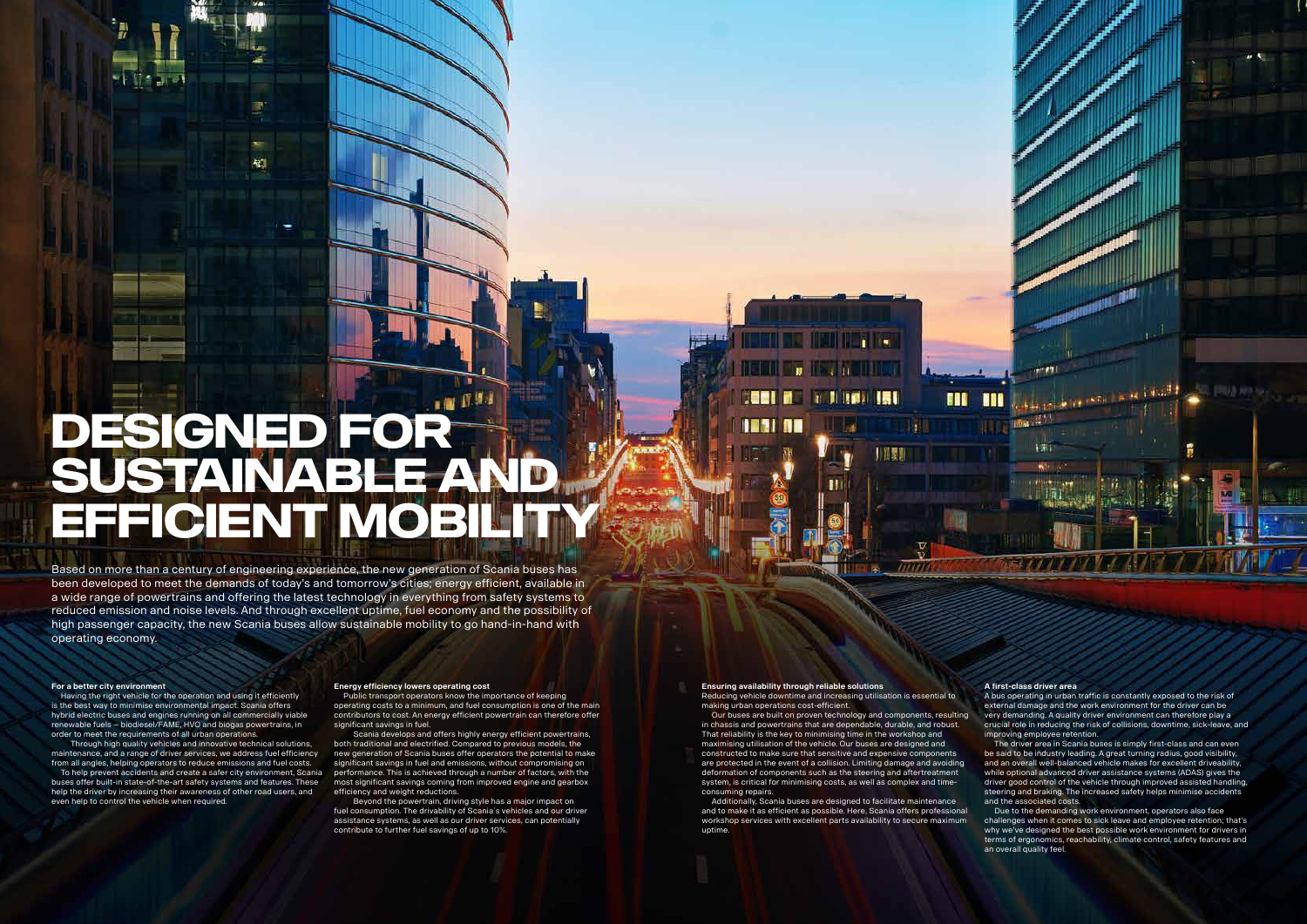

### **Safety features**

A range of functions support the driver in

demanding urban environments. • Electro-pneumatically activated parking brake – locks the brakes until acceleration is

activated, thereby preventing unintentional

- vehicle motion. • Vulnerable road user collision warning – detects cyclist and pedestrians close to the vehicle.
- Blind spot warning detects other vehicles located in the driver's blind spot area.
- Underrun protection rigid beams in the rear protect passengers and sensitive components.to keep distance to vehicles in front.

## **Powertrain technology**

The highly dependable, durable, and robust powertrains enable potentially significant fuel savings as a result of a number of factors such as:

• Gearbox

• Weight reduction

#### **Articulation control**

Scania buses features an industry-leading control system for its articulated variants. It prevents instability and jack-knifing by using wheelspin control, traction control, articulation damping system and patented sway control. This facilitates handling, manoeuvrability, and safe driving in slippery conditions and during lane changes at high speeds.

#### **Battery packs**

The battery packs for hybrids are placed on the roof, creating a well-balanced bus with excellent driveability and ride comfort.



**Front suspension technology** The new rigid front suspension increases passenger capacity and offers good passenger comfort.

#### **Driver area**

The driver area has a completely new design with improved ergonomics, safety, comfort, and driveability.

- Excellent ergonomics and reachability • – pedal placement, leg space, driver height settings, flexible switch placement due to CAN-functionality.
- Increased safety electro-pneumatically activated parking brakes.
- Excellent drivability great turning circle, advanced driver assistance systems, and improved assisted handling, steering and braking.

#### **Electric system**

The new power supply architecture comes with improved electronic control units (ECUs) and functions that improve performance and facilitate diagnostics for repair and maintenance. It also enables new functionality within ADAS, e-mobility and autonomous transport systems.

# **PRODUCT DESIGN FEATURES**

The low entry Scania K-chassis meets the needs of operators on every continent. With total design and production control over chassis and powertrain, Scania delivers unrivalled reliability, durability and performance.

#### **Battery temperature control**

Battery pack temperature is controlled by a closed water cooling system. In very cold or very hot ambient temperatures, the water cooling is assisted by an electric heater or a A/C cooling respectively. The A/C circuit is separated from the climate control system of the bus and will not affect the comfort of the passengers or driver.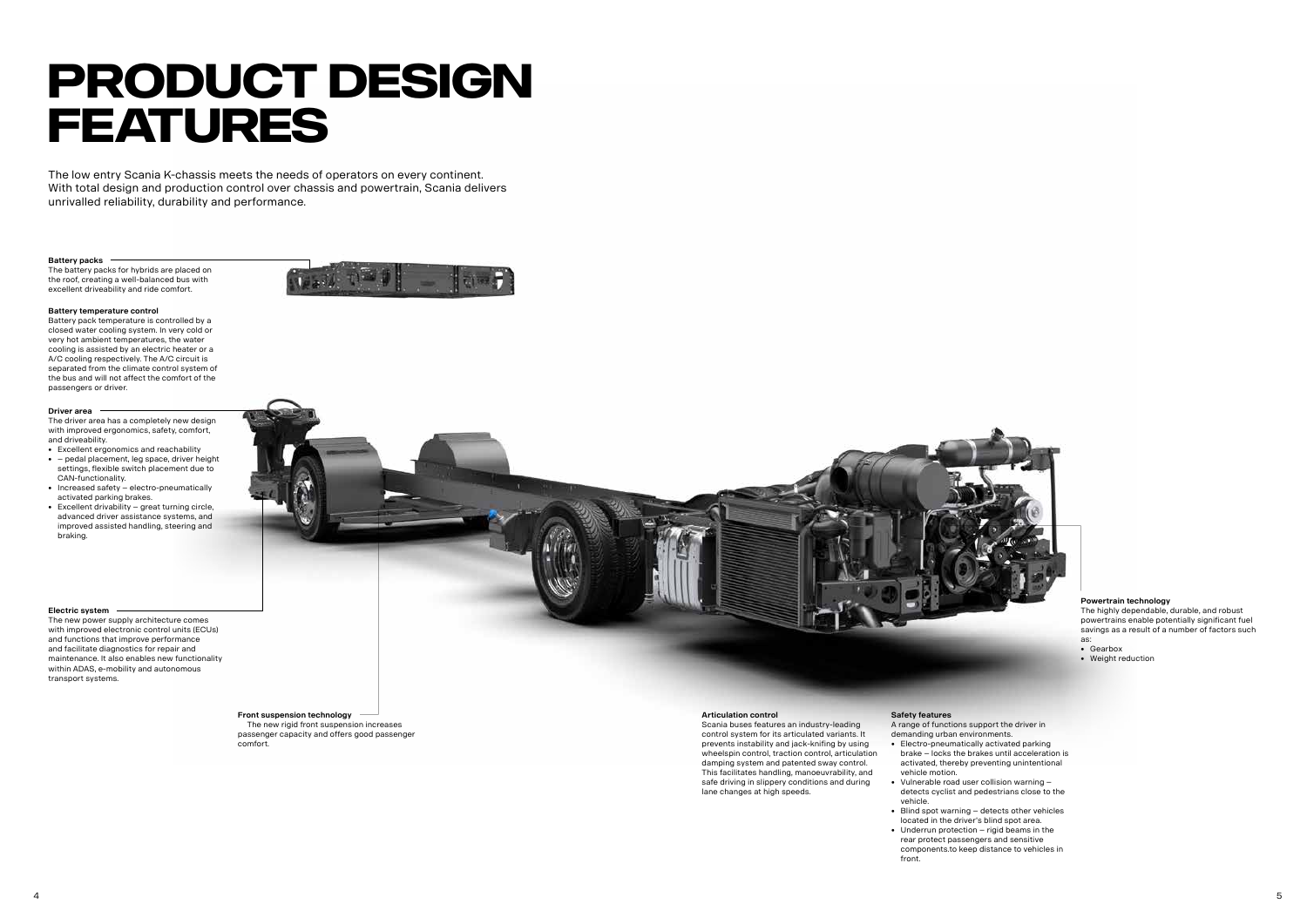## **Powertrain – Hybrid electric**

**Hybrid – Biodiesel** (B100%), **HVO** (B7%), **diesel**: 9-litre engine 320 hp (235 kW), torque 1600 Nm Electric motor 130 kW, torque 1030 Nm

**Gearbox:**  12-speed with Scania opticruise

## **Powertrain – Combustion, Euro 6**

**Biodiesel** (B100%)**, HVO** (B7%)**, diesel:** 9-litre 320 hp (235 kW), torque 1600 Nm

**Gearbox:** 

12-speed with Scania opticruise 6-speed fully automatic with acceleration control

## **Axle and suspension**

**Configurations:** 2-axle, 3-axle with tag axle (steered), 3-axle articulated

#### **Front axle:** Rigid axle

Max. load capacity 8.2 tonnes, articulated 8.0 tonnes

## **Rear axle:**

Rigid axle, driven Max. load capacity 13 tonnes

**Centre axle (articulated):** Rigid axle

Max. load capacity 13 tonnes

**Tag axle:** Rigid axle, steerable, non-driven

Max. load capacity bogie 19 tonnes (11.5 + 7.5 tonnes)

Full air suspension with electronic level control system (ELC) Total raising or lowering of chassis height in the front or the whole side

## **Wheel**

**Tyre size:** 295/80 Continental (Including spare) Aluminium or steel rims

## **Electrical system**

230A battery, 24 V Alternator 2 x 150

# **Brakes**

Disc brakes, electronic brake system (EBS), anti-lock brake system (ABS), traction control (TC), bus stop brake, hill-hold, pad wear indicator, pipes manufactured from either rust-protected steel or high impact synthetics, seperate air tanks for each circuit, exhaust brake with automatic control

# **Support system** (optional)

Scania Driver Support, vulnerable road user collision warning, blind spot warning

### **9-litre, 320 hp** Biodiesel (B100%), HVO (B7%), diesel

## **Powertrains**

The low entry Scania K-chassis offers a wide range of energy efficient and reliable powertrains optimised for inner-city and suburban traffic.

## **Axles**

The low entry Scania K-chassis is available in several variants, enabling it to meet different operational requirements.

| <b>Hybrid electric (Euro 6)</b>  | Output                                  | Torque                               | <b>Emissions control</b> | <b>Fuel options</b>                  |
|----------------------------------|-----------------------------------------|--------------------------------------|--------------------------|--------------------------------------|
| 9-litre engine<br>Electric motor | 320 hp (235 kW) at 1900 r/min<br>130 kW | 1600 Nm (1050-1400 r/min)<br>1030 Nm | <b>SCR</b>               | Biodesel (B100%), HVO (B7%), diesel  |
| <b>Combustion, Euro 6</b>        | Output                                  | Torque                               | <b>Emissions control</b> | <b>Fuel options</b>                  |
| 9-litre                          | 320 hp (235 kW) at 1900 r/min           | 1600 Nm (1050-1400 r/min)            | <b>SCR</b>               | Biodiesel (B100%), HVO (B7%), diesel |



# **Floor level**

The low entry point and flat floor up to the central doors area offer the same accessibility as for the low floor version in the front and middle sections. In the rear section a higher floor creates better view for passengers. The widened aisle contributes to increased accessibility, comfort and passenger flow.



# **Gearboxes**

6-speed fully automatic gearbox (ZF EcoLife 2)

12-speed manual gearbox with Scania opticruise